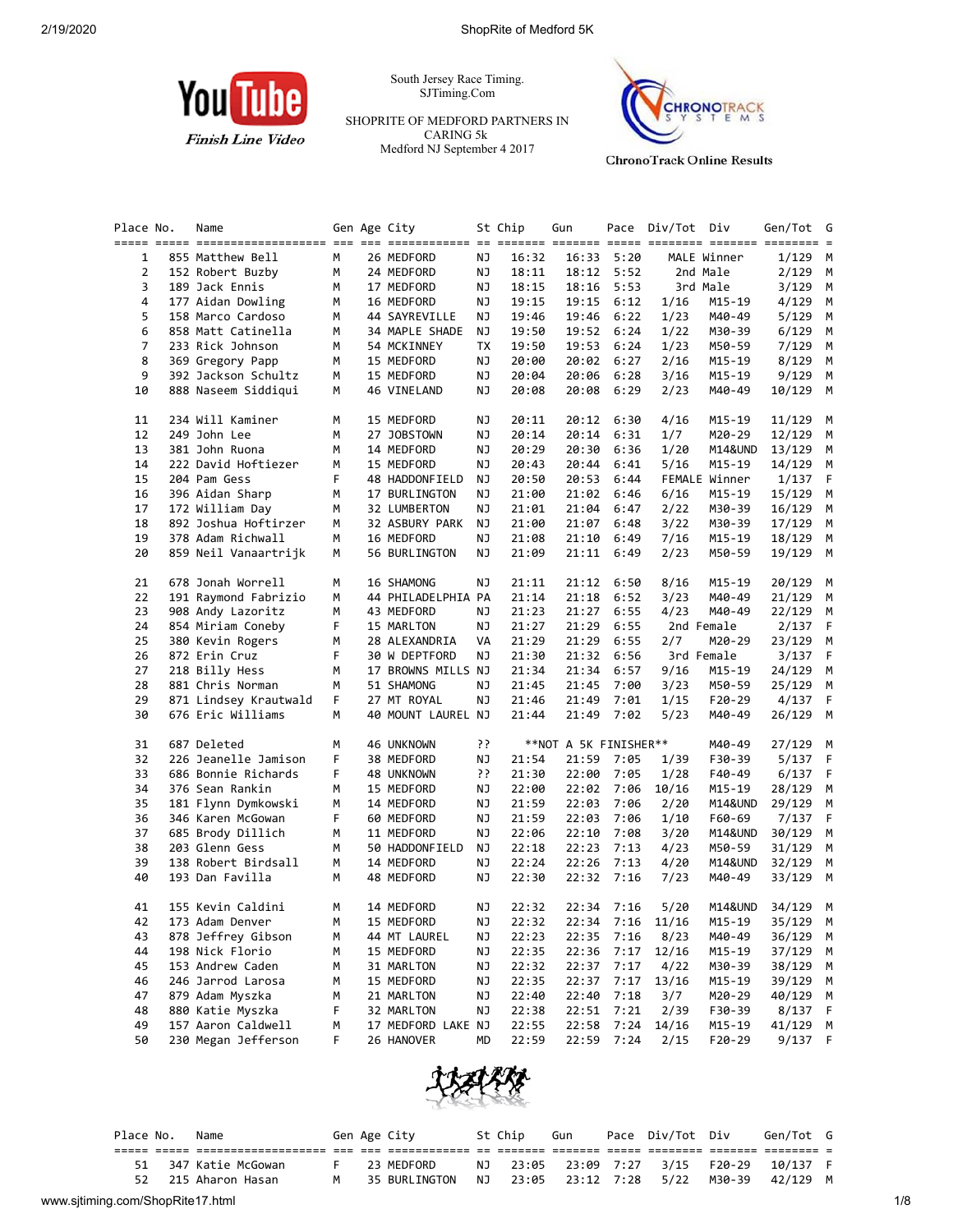| 53  | 890 Joan Hasenmeyer       | F | 61 MEDFORD         | NJ        | 23:13 | 23:13 | 7:29 | 2/10  | F60-69             | 11/137 | F |
|-----|---------------------------|---|--------------------|-----------|-------|-------|------|-------|--------------------|--------|---|
| 54  | 886 Mark Murphy           | M | 37 UNKNOWN         | NJ        | 23:07 | 23:20 | 7:31 | 6/22  | M30-39             | 43/129 | M |
| 55  | 887 Erik Bergenholh       | M | 47 UNKNOWN         | יִ        | 23:21 | 23:23 | 7:32 | 9/23  | M40-49             | 44/129 | М |
| 56  | 208 Cooper Grabowski      | м | 14 MEDFORD         | ΝJ        | 23:31 | 23:32 | 7:35 | 6/20  | M14&UND            | 45/129 | М |
| 57  | 363 Thomas Murray         | M | 15 MEDFORD         | NJ        | 23:34 | 23:37 | 7:36 | 15/16 | M15-19             | 46/129 | M |
| 58  | 388 Tara Scarangelli      | F | 44 PHILADELPHIA PA |           | 23:35 | 23:39 | 7:37 | 2/28  | F40-49             | 12/137 | F |
| 59  | 382 Kate Ruona            | F | 13 MEDFORD         | ΝJ        | 23:37 | 23:43 | 7:38 | 1/14  | <b>F14&amp;UND</b> | 13/137 | F |
| 60  |                           | F | 41 ATCO            | NJ        | 23:47 | 23:47 | 7:40 |       | F40-49             |        | F |
|     | 905 Mindy Patterson       |   |                    |           |       |       |      | 3/28  |                    | 14/137 |   |
| 61  | 163 Alex Constantinou     | M | 13 LUMBERTON       | NJ        | 23:34 | 23:47 | 7:40 | 7/20  | M14&UND            | 47/129 | M |
| 62  | 885 Silvia Andrews        | F | 43 SHAMONG         | <b>NJ</b> | 23:46 | 23:50 | 7:41 | 4/28  | F40-49             | 15/137 | F |
| 63  | 667 Elizabeth Walker      | F | 38 MARLTON         | NJ        | 23:47 | 23:52 | 7:41 | 3/39  | F30-39             | 16/137 | F |
| 64  | 185 Jeff Dyremose         | M | 45 MEDFORD LAKE NJ |           | 23:01 | 23:54 | 7:42 | 10/23 | M40-49             | 48/129 | М |
| 65  | 183 Rebecca Dyremose      | F | 18 MEDFORD LAKE NJ |           | 23:01 | 23:54 | 7:42 | 1/6   | $F15-19$           | 17/137 | F |
| 66  | 659 Douglas Timms         | M | 42 BURLINGTON      | NJ        | 23:53 | 23:56 | 7:42 | 11/23 | M40-49             | 49/129 | M |
| 67  | 395 James Sharp           | м | 43 BURLINGTON      | NJ        | 23:59 | 24:02 | 7:44 | 12/23 | M40-49             | 50/129 | М |
| 68  | 857 John Heisler          | M | 54 MAPLE SHADE     | NJ        | 24:10 | 24:10 | 7:47 | 5/23  | M50-59             | 51/129 | M |
| 69  | 348 Kathy McLaughlin      | F | 56 PHOENIXVILLE PA |           | 24:10 | 24:13 | 7:48 | 1/22  | F50-59             | 18/137 | F |
| 70  | 365 Will Neher            | М | 14 MEDFORD         | ΝJ        | 24:13 | 24:14 | 7:48 | 8/20  | M14&UND            | 52/129 | M |
|     |                           |   |                    |           |       |       |      |       |                    |        |   |
| 71  | 148 George Brimfield      | M | 43 MARLTON         | NJ        | 23:58 | 24:16 | 7:49 | 13/23 | M40-49             | 53/129 | M |
| 72  | 387 Joseph Scanlon        | М | 34 BARRINGTON      | <b>NJ</b> | 24:17 | 24:17 | 7:49 | 7/22  | M30-39             | 54/129 | M |
| 73  | 867 Ron Jackson           | M | 52 WILLIAMSTOWN NJ |           | 24:15 | 24:20 | 7:50 | 6/23  | M50-59             | 55/129 | M |
| 74  | 899 Oliva Bergenholh      | F | 12 UNKNOWN         | NJ        | 24:15 | 24:20 | 7:50 | 2/14  | <b>F14&amp;UND</b> | 19/137 | F |
| 75  | 351 Kathleen Medley       | F | 52 FRANKLINVILL NJ |           | 23:49 | 24:31 | 7:54 | 2/22  | F50-59             | 20/137 | F |
| 76  | 906 Riley Patterson       | F | 17 ATCO            | NJ        | 24:35 | 24:35 | 7:55 | 2/6   | $F15-19$           | 21/137 | F |
|     |                           |   |                    |           |       |       |      |       |                    |        |   |
| 77  | 357 Joshua Moshen         | М | 32 MEDFORD         | <b>NJ</b> | 24:40 | 24:40 | 7:57 | 8/22  | M30-39             | 56/129 | М |
| 78  | 384 Lisa Saffici          | F | 38 MOUNT LAUREL NJ |           | 24:33 | 24:43 | 7:58 | 4/39  | F30-39             | 22/137 | F |
| 79  | 375 Heather Quinn         | F | 37 MOUNT LAUREL NJ |           | 24:37 | 24:47 | 7:59 | 5/39  | F30-39             | 23/137 | F |
| 80  | 853 William Jobes         | М | 14 MEDFORD         | NJ        | 24:48 | 24:50 | 8:00 | 9/20  | M14&UND            | 57/129 | M |
| 81  | 344 Abby Mazzatta         | F | 12 SHAMONG         | ΝJ        | 24:42 | 24:55 | 8:01 | 3/14  | <b>F14&amp;UND</b> | 24/137 | F |
| 82  | 175 Jennifer Dorn         | F | 44 VINCENTOWN      | <b>NJ</b> | 24:50 | 24:55 | 8:02 | 5/28  | F40-49             | 25/137 | F |
| 83  | 661 Dawn Trandahl         | F | 55 HAINESPORT      | NJ        | 24:53 | 24:57 | 8:02 | 3/22  | F50-59             | 26/137 | F |
| 84  | 399 Kristen Sofia         | F | 28 MOUNT LAUREL NJ |           | 24:53 | 24:59 | 8:03 | 4/15  | $F20-29$           | 27/137 | F |
| 85  | 694 James Budd            | м | 63 WESTAMPTON      | ΝJ        | 24:59 | 25:01 | 8:04 | 1/11  | M60-69             | 58/129 | М |
| 86  | 217 Bill Hess             | M | 56 BROWNS MILLS NJ |           | 25:06 | 25:06 | 8:05 | 7/23  | M50-59             | 59/129 | M |
| 87  | 342 Kristina Martin       | F | 39 MOUNT HOLLY     | <b>NJ</b> | 25:10 | 25:10 | 8:06 | 6/39  | F30-39             | 28/137 | F |
| 88  | 891 Steve Leonard         | M | MT LAUREL          | ΝJ        | 25:11 | 25:14 | 8:08 |       |                    | 60/129 | M |
| 89  | 339 Amirah Majied         | F | 23 JOBSTOWN        | NJ        | 25:17 | 25:20 | 8:09 | 5/15  | $F20-29$           | 29/137 | F |
|     |                           |   |                    |           |       |       |      |       |                    |        |   |
| 90  | 861 Beth Conebg           | F | 49 MEDFORD         |           | 25:11 | 25:31 | 8:13 | 6/28  | F40-49             | 30/137 | F |
| 91  | 221 David Hoftiezer       | М | 51 MEDFORD         | ΝJ        | 25:26 | 25:32 | 8:13 | 8/23  | M50-59             | 61/129 | М |
| 92  | 356 Toni Moshen           | F | 32 MEDFORD         | ΝJ        | 25:15 | 25:34 | 8:14 | 7/39  | F30-39             | 31/137 | F |
| 93  | 856 Fedna Morexy          | F | 34 MARLTON         | NJ        | 25:40 | 25:45 | 8:18 | 8/39  | F30-39             | 32/137 | F |
| 94  | 205 William Gilmer        | M | 35 FORT DIX        | ΝJ        | 25:40 | 25:50 | 8:19 | 9/22  | M30-39             | 62/129 | М |
| 95  | 684 Alexis Dillich        | F | 39 MEDFORD         | ΝJ        | 25:51 | 25:55 | 8:21 | 9/39  | F30-39             | 33/137 | F |
| 96  | 224 Garry Howdyshell Jr M |   | 36 MEDFORD         | NJ        | 25:51 | 26:01 | 8:23 | 10/22 | M30-39             | 63/129 | M |
| 97  | 207 Michael Gownley       | М | 46 SOUTHAMPTON     | NJ        | 25:49 | 26:05 | 8:24 | 14/23 | M40-49             | 64/129 | М |
| 98  | 654 Vera Stek             | F | 65 EGG HARBOR C NJ |           | 26:05 | 26:09 | 8:25 | 3/10  | F60-69             | 34/137 | F |
| 99  | 206 James Giquinto        | М | 50 MEDFORD         | NJ        | 26:34 | 26:38 | 8:35 | 9/23  | M50-59             | 65/129 | М |
| 100 | 225 Anthony Jalijali      | M | 41 HAINESPORT      | NJ        | 26:33 | 26:43 | 8:36 | 15/23 | M40-49             | 66/129 | M |
|     |                           |   |                    |           |       |       |      |       |                    |        |   |



| Place No. | Name                 |    | Gen Age City        |     | St Chip | Gun   | Pace | Div/Tot | Div                | Gen/Tot G |     |
|-----------|----------------------|----|---------------------|-----|---------|-------|------|---------|--------------------|-----------|-----|
|           | ==================   |    |                     |     |         |       |      |         |                    |           |     |
| 101       | 866 Bridgid Bandome  | F. | 48 MEDFORD LAKE     |     | 26:25   | 26:44 | 8:37 | 7/28    | F40-49             | 35/137    | - F |
| 102       | 672 Jack Weissinger  | M  | 14 MEDFORD          | ΝJ  | 26:45   | 26:46 | 8:37 | 10/20   | M14&UND            | 67/129    | M   |
| 103       | 343 Sara Martino     | F  | 40 MEDFORD          | ΝJ  | 26:38   | 26:48 | 8:38 | 8/28    | F40-49             | 36/137    | - F |
| 104       | 651 Michael Spector  | M  | 50 VINCENTOWN       | ΝJ  | 26:53   | 26:57 | 8:41 | 10/23   | M50-59             | 68/129    | M   |
| 105       | 227 Melissa Jamison  | F. | 43 MEDFORD          | ΝJ  | 26:49   | 26:58 | 8:41 | 9/28    | F40-49             | 37/137    | - F |
| 106       | 895 Dennis Odonnell  | M  | 34 PHILA            | PA  | 26:52   | 27:00 | 8:42 | 11/22   | M30-39             | 69/129 M  |     |
| 107       | 870 Carolyn Linden   | F  | 43 MARLTON          | ΝJ  | 26:56   | 27:03 | 8:43 | 10/28   | F40-49             | 38/137    | - F |
| 108       | 869 Sue Saccomann0   | F  | 43 MEDFORD          | ΝJ  | 27:01   | 27:11 | 8:45 | 11/28   | F40-49             | 39/137    | - F |
| 109       | 658 Lori Tellechea   | F  | 48 MEDFORD          | ΝJ  | 27:07   | 27:16 | 8:47 | 12/28   | F40-49             | 40/137    | - F |
| 110       | 241 Olivia Kramer    | F  | 5 PINE HILL         | NJ. | 26:31   | 27:18 | 8:47 | 4/14    | <b>F14&amp;UND</b> | 41/137 F  |     |
|           |                      |    |                     |     |         |       |      |         |                    |           |     |
| 111       | 238 Dominic Kramer   | М  | 8 PINE HILL         | NJ. | 26:44   | 27:34 | 8:53 | 11/20   | <b>M14&amp;UND</b> | 70/129 M  |     |
| 112       | 180 Thomas Dymkowski | м  | 47 MEDFORD          | ΝJ  | 27:30   | 27:41 | 8:55 | 16/23   | M40-49             | 71/129    | M   |
| 113       | 374 Sarah Prawdzik   | F  | 55 MEDFORD          | ΝJ  | 27:50   | 27:55 | 9:00 | 4/22    | F50-59             | 42/137    | F   |
| 114       | 366 Michael O'Brien  | М  | 28 MOUNT LAUREL NJ  |     | 27:46   | 27:56 | 9:00 | 4/7     | M20-29             | 72/129    | M   |
| 115       | 368 Nicole Orchard   | F. | <b>48 CLEMENTON</b> | ΝJ  | 27:51   | 27:57 | 9:00 | 13/28   | F40-49             | 43/137    | F   |
| 116       | 179 Wendy Dymkowski  | F  | 47 MEDFORD          | ΝJ  | 27:47   | 27:59 | 9:01 | 14/28   | F40-49             | 44/137    | F   |

www.sjtiming.com/ShopRite17.html 2/8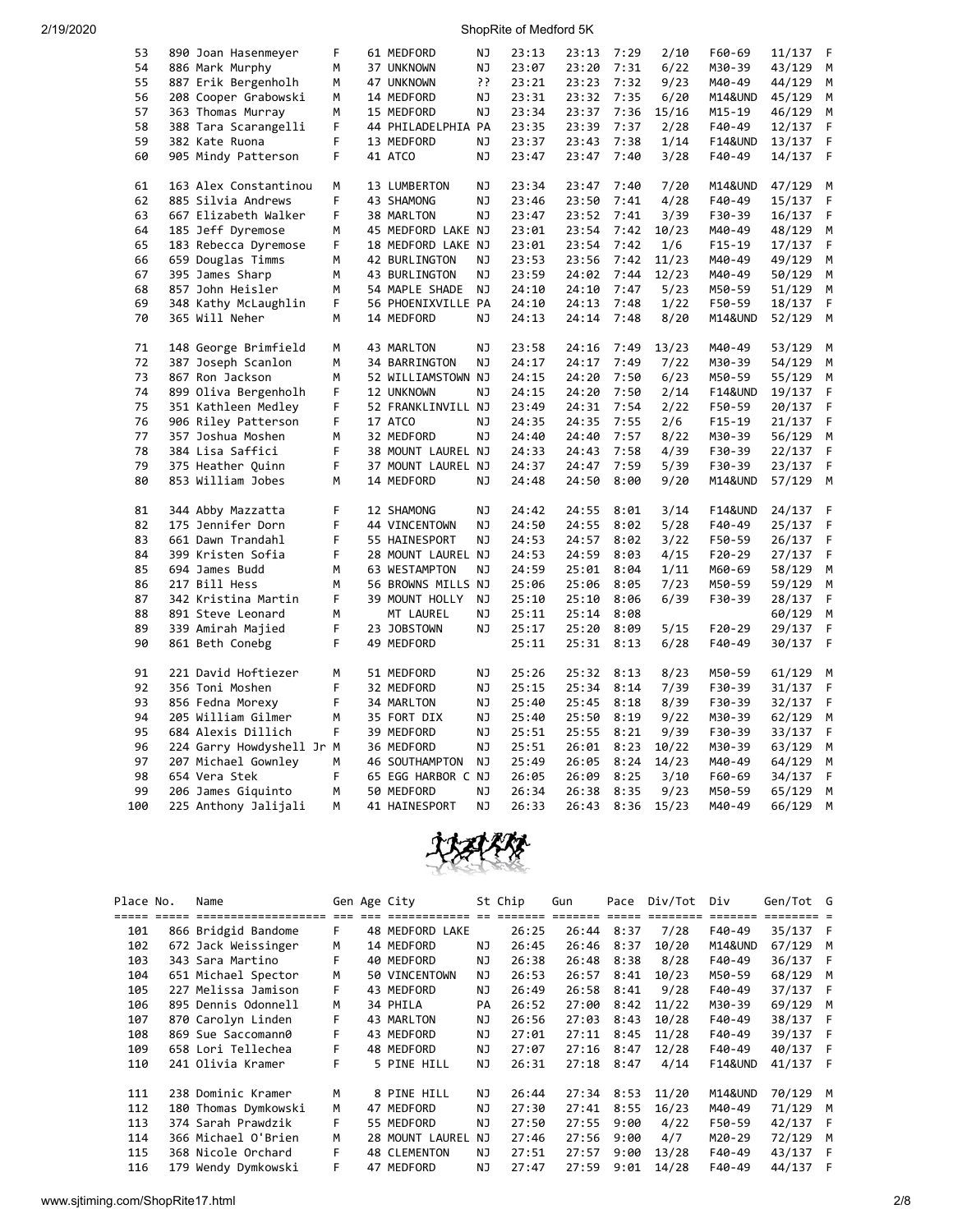| 117 | 901 Gus Chrissofus        | M  | 50 MEDFORD           | NJ        | 27:52 | 28:01 | 9:01 | 11/23 | M50-59             | 73/129 | М   |
|-----|---------------------------|----|----------------------|-----------|-------|-------|------|-------|--------------------|--------|-----|
| 118 | 248 Johnny Larsen         | M  | 62 VINCENTOWN        | NJ        | 27:43 | 28:01 | 9:01 | 2/11  | M60-69             | 74/129 | M   |
| 119 | 900 Gina Chrissofus       | F. | 17 MEDFORD           | NJ        | 27:53 | 28:01 | 9:02 | 3/6   | $F15-19$           | 45/137 | F   |
| 120 | 693 Bob Young             | M  | 67 MEDFORD           | <b>NJ</b> | 28:01 | 28:02 | 9:02 | 3/11  | M60-69             | 75/129 | M   |
|     |                           |    |                      |           |       |       |      |       |                    |        |     |
| 121 | 167 Andrew Csik           | M  | 33 SHAMONG           | NJ        | 27:51 | 28:04 | 9:02 | 12/22 | M30-39             | 76/129 | M   |
| 122 | 237 Sandra Kramer         | F  | 61 PINE HILL         | NJ        | 27:14 | 28:04 | 9:02 | 4/10  | F60-69             | 46/137 | F   |
| 123 | 851 Jack Ganaris          | M  | 10 MEDFORD           | NJ        | 28:00 | 28:08 | 9:04 | 12/20 | <b>M14&amp;UND</b> | 77/129 | M   |
| 124 | 141 Kristen Bond          | F. | 37 SHAMONG           | NJ        | 27:56 | 28:08 | 9:04 | 10/39 | F30-39             | 47/137 | F   |
| 125 | 174 James Dixon           | М  | 64 MEDFORD           | <b>NJ</b> | 28:03 | 28:11 | 9:05 | 4/11  | M60-69             | 78/129 | M   |
| 126 | 902 Sara Felicia          | F. | 34 MT LAUREL         | NJ        | 27:55 | 28:16 | 9:06 | 11/39 | F30-39             | 48/137 | F   |
| 127 | 229 Ronald Jasper         | M  | 47 PENNSAUKEN        | <b>NJ</b> | 28:06 | 28:18 | 9:07 | 17/23 | M40-49             | 79/129 | M   |
| 128 | 679 Casey Wrightson       | F. | 15 MARLTON           | NJ        | 28:09 | 28:19 | 9:07 | 4/6   | $F15-19$           | 49/137 | F.  |
| 129 | 165 Michael Constantino M |    | 54 LUMBERTON         | NJ        | 28:13 | 28:27 | 9:10 | 12/23 | M50-59             | 80/129 | M   |
| 130 | 335 Laura Levy            | F  | 32 VINCENTOWN        | NJ        | 28:21 | 28:28 | 9:10 | 12/39 | F30-39             | 50/137 | - F |
|     |                           |    |                      |           |       |       |      |       |                    |        |     |
| 131 | 334 Alan Levy             | M  | 35 VINCENTOWN        | NJ        | 28:24 | 28:31 | 9:11 | 13/22 | M30-39             | 81/129 | M   |
| 132 | 884 Mike Geiger           | М  | 70 MEDFORD           | NJ        | 28:22 | 28:31 | 9:11 | 1/3   | M70-79             | 82/129 | M   |
| 133 | 186 Robert Ellis          | M  | 74 MEDFORD           | NJ        | 28:30 | 28:39 | 9:14 | 2/3   | M70-79             | 83/129 | M   |
| 134 | 194 Micheal Fejko         | M  | 51 SHAMONG           | NJ        | 28:31 | 28:43 | 9:15 | 13/23 | M50-59             | 84/129 | M   |
| 135 | 868 Debra Yuhas           | F  | 46 SHAMONG           | <b>NJ</b> | 28:47 | 29:00 | 9:20 | 15/28 | F40-49             | 51/137 | F   |
| 136 | 143 Jeff Borgstrom        | М  | <b>39 BURLINGTON</b> | NJ        | 28:43 | 29:00 | 9:20 | 14/22 | M30-39             | 85/129 | M   |
| 137 | 355 Dominick Mondi        | М  | 39 MARLTON           | <b>NJ</b> | 29:01 | 29:08 | 9:23 | 15/22 | M30-39             | 86/129 | M   |
| 138 | 134 Danielle Beaver       | F  | 25 SHAMONG           | <b>NJ</b> | 28:55 | 29:09 | 9:23 | 6/15  | $F20-29$           | 52/137 | F   |
| 139 | 662 Ashley Trasser        | F  | 29 MARLTON           | NJ        | 29:08 | 29:22 | 9:28 | 7/15  | $F20-29$           | 53/137 | F   |
| 140 | 361 Robert Mungo          | M  | 41 MOUNT HOLLY       | <b>NJ</b> | 29:19 | 29:31 | 9:30 | 18/23 | M40-49             | 87/129 | M   |
|     |                           |    |                      |           |       |       |      |       |                    |        |     |
| 141 | 699 Ryan Gounaris         | М  | 8 MEDFORD            | ΝJ        | 29:29 | 29:37 | 9:32 | 13/20 | M14&UND            | 88/129 | М   |
| 142 | 896 Joanna Fried          | F  | 34 PHILA             | PA        | 29:29 | 29:37 | 9:32 | 13/39 | F30-39             | 54/137 | F   |
| 143 | 243 Traci Krause          | F  | 47 BLACKWOOD         | NJ        | 29:32 | 29:38 | 9:33 | 16/28 | F40-49             | 55/137 | F   |
| 144 | 245 Matt Larosa           | М  | 17 MEDFORD           | <b>NJ</b> | 29:55 | 29:56 | 9:39 | 16/16 | $M15 - 19$         | 89/129 | М   |
| 145 | 169 Christine Cusack      | F  | 41 MEDFORD           | NJ        | 29:57 | 30:07 | 9:42 | 17/28 | F40-49             | 56/137 | F   |
| 146 | 391 Robert Schuler        | M  | 69 MARLTON           | NJ        | 30:10 | 30:17 | 9:45 | 6/11  | M60-69             | 90/129 | M   |
| 147 | 897 Alexander Capodicas M |    | 5 MEDFORD            | <b>NJ</b> | 30:31 | 30:31 | 9:50 | 14/20 | M14&UND            | 91/129 | M   |
| 148 | 898 Chantal Capodicasa    | F  | 36 MEDFORD           | <b>NJ</b> | 30:11 | 30:35 | 9:51 | 14/39 | F30-39             | 57/137 | F   |
| 149 | 652 Lora Spector          | F  | 52 VINCENTOWN        | NJ        | 30:32 | 30:37 | 9:52 | 5/22  | F50-59             | 58/137 | F   |
| 150 | 350 Sarah McNew           | F  | 42 DEL MAR           | CA        | 30:43 | 30:50 | 9:56 | 18/28 | F40-49             | 59/137 | F   |
|     |                           |    |                      |           |       |       |      |       |                    |        |     |



| Place No.  | Name                                   |        | Gen Age City                                                  |           | St Chip | Gun | Pace        | Div/Tot | Div                | Gen/Tot G               |              |
|------------|----------------------------------------|--------|---------------------------------------------------------------|-----------|---------|-----|-------------|---------|--------------------|-------------------------|--------------|
|            |                                        |        | <u>tio oo coostitistii in coosti coosti coost and coostit</u> |           |         |     |             |         |                    | $=$ $=$ $=$ $=$ $=$ $=$ |              |
| 151        | 889 Karen Bergenholh                   | F.     | 44 UNKNOWN                                                    | יִ        | 30:46   |     | 30:54 9:57  | 19/28   | F40-49             | 60/137 F                |              |
| 152        | 877 Jane Gibson                        | F      | 44 MT LAUREL                                                  | ΝJ        | 30:55   |     | 31:07 10:01 | 20/28   | F40-49             | 61/137                  | F            |
| 153        | 873 Dina Bottley                       | F      | 33 MARLTON                                                    | NJ        | 31:07   |     | 31:23 10:07 | 15/39   | F30-39             | 62/137                  | F            |
| 154        | 883 Stephanie Zack                     | F      | 41 SOUTHAMPTON                                                | NJ.       | 31:13   |     | 31:34 10:10 | 21/28   | F40-49             | 63/137                  | F            |
| 155        | 353 Samantha Mingory                   | F      | 20 LINDENWOLD                                                 | ΝJ        | 31:33   |     | 31:35 10:10 | 8/15    | $F20-29$           | 64/137                  | F            |
| 156        | 352 Scot Merkle                        | м      | 57 PROSPECT                                                   | KY.       | 31:21   |     | 31:44 10:13 | 14/23   | M50-59             | 92/129                  | M            |
| 157        | 700 Brooke Gounaris                    | F      | 9 MEDFORD                                                     | NJ        | 31:09   |     | 31:50 10:15 | 5/14    | <b>F14&amp;UND</b> | 65/137                  | - F          |
| 158        | 696 Shepherd Graver                    | М      | 8 MEDFORD                                                     | ΝJ        | 31:38   |     | 31:54 10:16 | 15/20   | M14&UND            | 93/129                  | M            |
| 159        | 863 Donna Plaza                        | F      | 40 SOUTHAMPTON                                                | ΝJ        | 31:39   |     | 31:55 10:17 | 22/28   | F40-49             | 66/137                  | F.           |
| 160        | 689 Jessica Elster                     | F      | 31 VOORHEES                                                   | NJ.       | 31:35   |     | 32:00 10:18 | 16/39   | F30-39             | 67/137 F                |              |
| 161        | 142 Renae Borgstrom                    | F      | 38 BURLINGTON                                                 | ΝJ        | 31:43   |     | 32:01 10:19 | 17/39   | F30-39             | 68/137 F                |              |
|            |                                        |        | 29 VINCENTOWN                                                 |           | 32:12   |     |             |         | M20-29             | 94/129                  |              |
| 162<br>163 | 145 Mark Boyd                          | м      |                                                               | NJ        | 32:21   |     | 32:24 10:26 | 5/7     |                    | 95/129                  | M            |
|            | 349 Mike McLaughlin<br>874 Dawn Morris | M<br>F | 56 PHOENIXVILLE PA                                            |           |         |     | 32:26 10:27 | 15/23   | M50-59<br>F40-49   |                         | M            |
| 164        |                                        |        | 49 TABERNACLE                                                 | ΝJ        | 32:29   |     | 32:29 10:28 | 23/28   |                    | 69/137                  | F            |
| 165        | 164 Sophia Constantinou F              |        | 13 LUMBERTON                                                  | NJ        | 32:19   |     | 32:33 10:29 | 6/14    | <b>F14&amp;UND</b> | 70/137                  | F.           |
| 166        | 397 David Sharp                        | M      | 68 MEDFORD                                                    | NJ        | 32:26   |     | 32:33 10:29 | 7/11    | M60-69             | 96/129                  | M            |
| 167        | 338 Mike Mahony                        | M      | 61 FRANKLINVILL NJ                                            |           | 32:28   |     | 32:33 10:29 | 8/11    | M60-69             | 97/129                  | M            |
| 168        | 680 Michael Yanak                      | M      | 54 MOUNT LAUREL NJ                                            |           | 32:10   |     | 32:34 10:29 | 16/23   | M50-59             | 98/129                  | M            |
| 169        | 379 Claire Ringel                      | F      | 56 MARLTON                                                    | NJ.       | 32:14   |     | 32:35 10:30 | 6/22    | F50-59             | 71/137                  | F            |
| 170        | 875 Ed Crane                           | M      | 64 MEDFORD                                                    | ΝJ        | 32:23   |     | 32:35 10:30 | 9/11    | M60-69             | 99/129                  | M            |
| 171        | 876 Bryony Crane                       | F      | 64 MEDFORD                                                    | NJ        | 32:28   |     | 32:40 10:31 | 5/10    | F60-69             | 72/137 F                |              |
| 172        | 674 John Weissinger                    | M      | 44 MEDFORD                                                    | NJ        | 32:30   |     | 32:46 10:33 | 19/23   | M40-49             | 100/129                 | M            |
| 173        | 214 Katelyn Harodetsky                 | F.     | 26 MEDFORD                                                    | NJ        | 32:34   |     | 32:46 10:33 | 9/15    | $F20-29$           | 73/137                  | F            |
| 174        | 147 Sandra Bridel                      | F      | 25 GREEN BANK                                                 | NJ        | 32:55   |     | 33:02 10:38 | 10/15   | $F20-29$           | 74/137                  | $\mathsf{F}$ |
| 175        | 683 Jayne Zubris                       | F      | <b>30 MARLTON</b>                                             | NJ        | 32:48   |     | 33:03 10:39 | 18/39   | F30-39             | 75/137                  | - F          |
| 176        | 154 Alyssa Caldini                     | F      | 12 MEDFORD                                                    | NJ        | 33:16   |     | 33:16 10:43 | 7/14    | <b>F14&amp;UND</b> | 76/137                  | F.           |
| 177        | 244 Bill Lafleur                       | M      | 56 MAPLE SHADE                                                | NJ.       | 32:51   |     | 33:19 10:44 | 17/23   | M50-59             | 101/129                 | M            |
| 178        | 156 Andre Caldini                      | М      | 45 MEDFORD                                                    | NJ        | 33:32   |     | 33:32 10:48 | 20/23   | M40-49             | 102/129                 | M            |
| 179        | 362 Jaime Mungo                        | F      | 41 MOUNT HOLLY                                                | <b>NJ</b> | 33:20   |     | 33:32 10:48 | 24/28   | F40-49             | 77/137                  | - F          |
| 180        | 216 Donna Healey                       | F      | 54 WEST CHESTER PA                                            |           | 33:17   |     | 33:38 10:50 | 7/22    | F50-59             | 78/137                  | F            |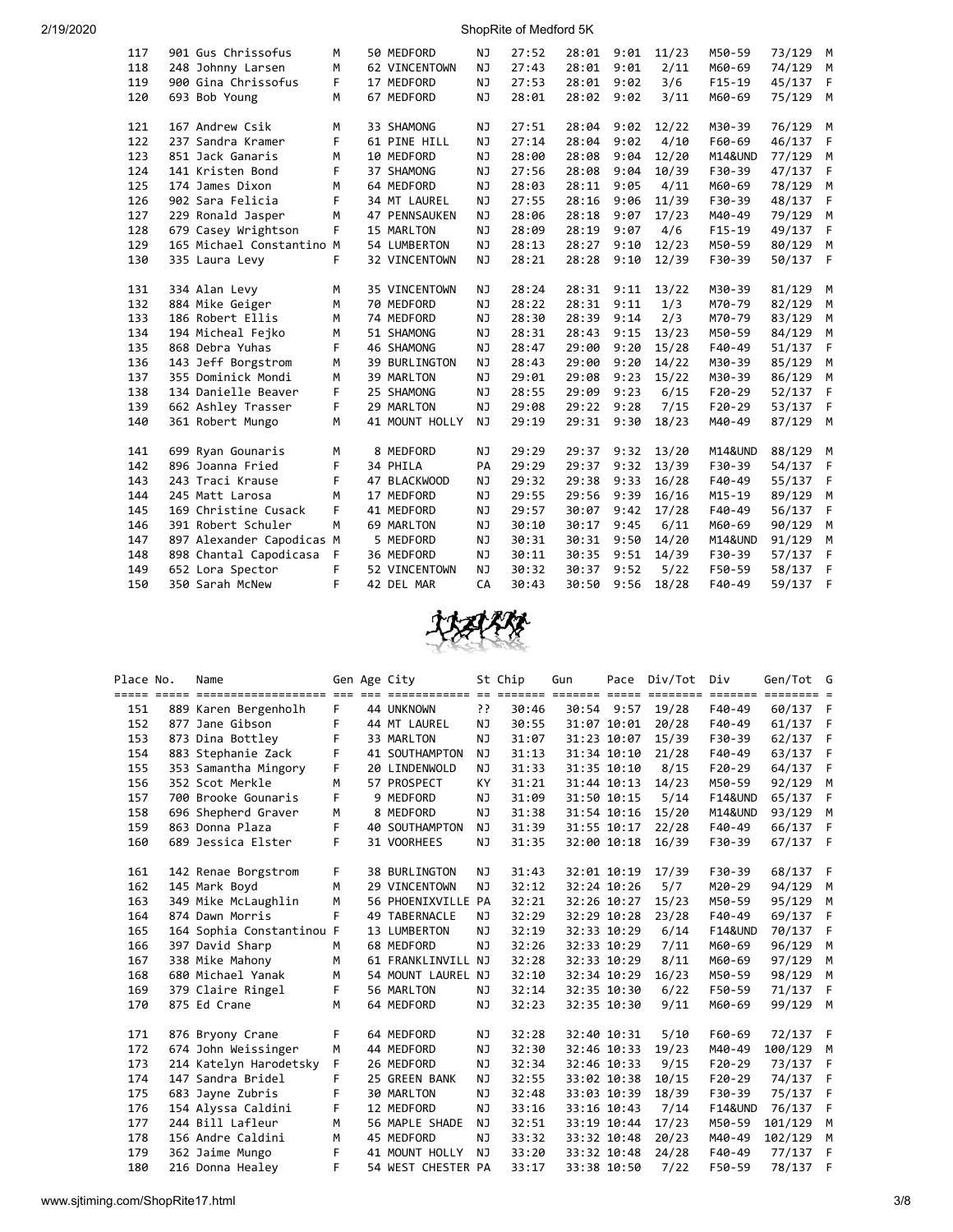| 181 | 171 Megan Day          | F |    | 32 LUMBERTON       | ΝJ | 33:33 | 33:44 10:52 | 19/39 | F30-39   | 79/137 F |     |
|-----|------------------------|---|----|--------------------|----|-------|-------------|-------|----------|----------|-----|
| 182 | 657 Jodi Taylor        | F |    | 48 MARLTON         | NJ | 33:28 | 33:51 10:54 | 25/28 | F40-49   | 80/137   | - F |
| 183 | 170 Erik Dahms         | M |    | 38 SHAMONG         | ΝJ | 33:45 | 33:56 10:56 | 16/22 | M30-39   | 103/129  | M   |
| 184 | 354 Dana Mondi         | F |    | 37 MARLTON         | NJ | 33:50 | 33:56 10:56 | 20/39 | F30-39   | 81/137   | - F |
| 185 | 190 Matt Ercolani      | м |    | 27 MEDFORD         | NJ | 33:59 | 33:59 10:57 | 6/7   | M20-29   | 104/129  | M   |
| 186 | 139 Laura Bishop       | F |    | 58 SICKLERVILLE    | NJ | 33:44 | 34:02 10:58 | 8/22  | F50-59   | 82/137   | - F |
| 187 | 907 Brittany Lapoint   | F |    | 21 PEMBERTON       | NJ | 34:07 | 34:07 10:59 | 11/15 | $F20-29$ | 83/137   | - F |
| 188 | 160 Pascal Chavanon    | M |    | 60 SICKLERVILLE    | NJ | 33:49 | 34:07 10:59 | 10/11 | M60-69   | 105/129  | M   |
| 189 | 159 Barbara Chase      | F |    | 39 MEDFORD         | ΝJ | 34:19 | 34:24 11:05 | 21/39 | F30-39   | 84/137   | - F |
| 190 | 393 Robert Schwartz    | м |    | 57 SWEDESBORO      | ΝJ | 34:27 | 34:27 11:06 | 18/23 | M50-59   | 106/129  | M   |
|     |                        |   |    |                    |    |       |             |       |          |          |     |
| 191 | 690 Marsha Worthington | F |    | 63 WEST CREEK      | ΝJ | 34:15 | 34:31 11:07 | 6/10  | F60-69   | 85/137 F |     |
| 192 | 398 Dakota Sizemore    | м |    | 11 MEDFORD         | NJ | 33:40 | 34:36 11:08 | 16/20 | M14&UND  | 107/129  | M   |
| 193 | 660 Vanessa Topuzoglu  | F |    | 36 MEDFORD         | NJ | 34:39 | 34:39 11:09 | 22/39 | F30-39   | 86/137   | - F |
| 194 | 135 John Bell          | м | 47 | <b>JOBSTOWN</b>    | NJ | 33:56 | 34:41 11:10 | 21/23 | M40-49   | 108/129  | M   |
| 195 | 242 Nicole Kramer      | F |    | 35 CLEMENTON       | NJ | 34:22 | 34:47 11:12 | 23/39 | F30-39   | 87/137   | - F |
| 196 | 340 Meghan Malone      | F |    | 36 MEDFORD         | NJ | 34:46 | 35:01 11:16 | 24/39 | F30-39   | 88/137   | - F |
| 197 | 240 Derek Kramer       | M |    | 37 CLEMENTON       | NJ | 34:34 | 35:01 11:16 | 17/22 | M30-39   | 109/129  | M   |
| 198 | 250 Linda Lee-Tucker   | F |    | 50 HILLSDALE       | ΙL | 34:42 | 35:04 11:17 | 9/22  | F50-59   | 89/137 F |     |
| 199 | 197 Melissa Filippone  | F |    | 37 NORTH BRUNSW NJ |    | 35:03 | 35:19 11:22 | 25/39 | F30-39   | 90/137   | - F |
| 200 | 146 Carly Brady        | F |    | 22 HADDON HEIGH NJ |    | 35:04 | 35:24 11:24 | 12/15 | $F20-29$ | 91/137   | - F |
|     |                        |   |    |                    |    |       |             |       |          |          |     |



| Place No. | Name                      |    | Gen Age City       |           | St Chip | Gun |             | Pace Div/Tot Div |        | Gen/Tot         | G   |
|-----------|---------------------------|----|--------------------|-----------|---------|-----|-------------|------------------|--------|-----------------|-----|
| 201       | 695 Ryan Graver           | F  | 38 MEDFORD         | ΝJ        | 35:06   |     | 35:27 11:25 | 26/39            | F30-39 | 92/137          | F   |
| 202       | 178 Maureen Dowling       | F  | 57 MEDFORD         | ΝJ        | 35:14   |     | 35:35 11:28 | 10/22            | F50-59 | 93/137          | F   |
| 203       | 893 Marino Adams          | М  | 9 MEDFORD          | NJ        | 35:24   |     | 35:38 11:28 | 17/20            |        | M14&UND 110/129 | М   |
| 204       | 894 Betty Ann Adams       | F  | 50 MEDFORD         | ΝJ        | 35:28   |     | 35:42 11:30 | 11/22            | F50-59 | 94/137          | F   |
| 205       | 394 Jennifer Seitz        | F  | 37 MEDFORD         | ΝJ        | 35:34   |     | 35:42 11:30 | 27/39            | F30-39 | 95/137          | F   |
| 206       | 213 Angela Hammond        | F  | 41 MEDFORD         | ΝJ        | 35:46   |     | 35:57 11:35 | 26/28            | F40-49 | 96/137          | F   |
| 207       | 656 Tom Stoll             | M  | 74 MOORESTOWN      | ΝJ        | 35:55   |     | 36:02 11:36 | 3/3              | M70-79 | 111/129         | М   |
| 208       | 200 Patrick Fluharty      | M  | 10 SOUTHAMPTON     | ΝJ        | 35:50   |     | 36:07 11:38 | 18/20            |        | M14&UND 112/129 | М   |
| 209       | 199 Craig Fluharty        | М  | 47 SOUTHAMPTON     | ΝJ        | 36:13   |     | 36:29 11:45 | 22/23            | M40-49 | 113/129         | М   |
| 210       | 666 Melissa Vought        | F  | 52 LUMBERTON       | NJ        | 36:29   |     | 36:29 11:45 | 12/22            | F50-59 | 97/137          | - F |
| 211       | 882 Monica Mellon         | F  | 47 SOUTHAMPTON     | ΝJ        | 36:20   |     | 36:40 11:49 | 27/28            | F40-49 | 98/137          | F   |
| 212       | 400 Jamie Sonsini         | F  | 39 W. TRENTON      | <b>NJ</b> | 36:57   |     | 36:57 11:54 | 28/39            | F30-39 | 99/137          | F   |
| 213       | 688 Catherine Daniels     | F  | 39 MARLTON         | <b>NJ</b> | 37:25   |     | 37:25 12:03 | 29/39            | F30-39 | 100/137         | F   |
| 214       | 182 Adaline Dymkowski     | F  | 12 MEDFORD         | ΝJ        | 37:17   |     | 37:26 12:03 | 8/14             |        | F14&UND 101/137 | F   |
| 215       | 161 Nina Colella          | F  | 12 MEDFORD         | ΝJ        | 37:26   |     | 37:37 12:07 | 9/14             |        | F14&UND 102/137 | F   |
| 216       | 670 Leah Watkins          | F  | 39 CHERRY HILL     | ΝJ        | 37:27   |     | 37:47 12:10 | 30/39            | F30-39 | 103/137         | F   |
| 217       | 671 Erin Watkins          | F  | 7 CHERRY HILL      | ΝJ        | 37:57   |     | 38:16 12:19 | 10/14            |        | F14&UND 104/137 | F   |
| 218       | 202 Addison Foster        | F  | 10 BERLIN          | ΝJ        | 37:56   |     | 38:16 12:19 | 11/14            |        | F14&UND 105/137 | F   |
| 219       | 682 David Zallie          | М  | 55 MEDFORD         | NJ        | 38:14   |     | 38:17 12:20 | 19/23            | M50-59 | 114/129         | М   |
| 220       | 201 Jeannine Foster       | F. | 39 BERLIN          | ΝJ        | 37:56   |     | 38:18 12:20 | 31/39            | F30-39 | 106/137         | F   |
| 221       | 669 Sam Walls             | M  | 59 COLLINGSWOOD NJ |           | 38:43   |     | 39:01 12:34 | 20/23            | M50-59 | 115/129         | М   |
| 222       | 390 David Schintz         | M  | 38 SHAMONG         | NJ        | 39:28   |     | 39:30 12:43 | 18/22            | M30-39 | 116/129         | М   |
| 223       | 377 Jack Rehmann          | M  | 34 HAMMONTON       | <b>NJ</b> | 39:30   |     | 39:30 12:43 | 19/22            | M30-39 | 117/129         | М   |
| 224       | 212 Jack Groeller         | M  | 10 MEDFORD         | NJ        | 39:56   |     | 40:12 12:57 | 19/20            |        | M14&UND 118/129 | М   |
| 225       | 211 Madison Groeller      | F  | 16 MEDFORD         | <b>NJ</b> | 41:05   |     | 41:05 13:14 | 5/6              | F15-19 | 107/137         | F   |
| 226       | 852 Christina Howard      | F  | 36 LUMBERTON       | NJ        | 41:06   |     | 41:06 13:14 | 32/39            | F30-39 | 108/137         | F   |
| 227       | 209 Thomas Groeller       | М  | 46 MEDFORD         | NJ        | 40:51   |     | 41:06 13:14 | 23/23            | M40-49 | 119/129         | M   |
| 228       | 210 Christa Groeller      | F  | 52 MEDFORD         | ΝJ        | 41:07   |     | 41:07 13:14 | 13/22            | F50-59 | 109/137         | F   |
| 229       | 860 Ann Thomas            | F  | 73 MT HOLLY        | NJ        | 40:50   |     | 41:10 13:15 | 7/10             | F60-69 | 110/137         | F   |
| 230       | 247 Emma Larosa           | F  | 13 MEDFORD         | NJ        | 41:19   |     | 41:19 13:18 | 12/14            |        | F14&UND 111/137 | F   |
| 231       | 341 Smita Mangla          | F  | 39 BURLINGTON      | NJ        | 41:09   |     | 41:30 13:22 | 33/39            | F30-39 | 112/137         | F   |
| 232       | 386 Ava Santos            | F  | 7 MARLTON          | NJ        | 41:55   |     | 41:58 13:31 | 13/14            |        | F14&UND 113/137 | F   |
| 233       | 231 Rose Jensen           | F  | 39 MEDFORD         | NJ        | 44:19   |     | 44:41 14:23 | 34/39            | F30-39 | 114/137         | F   |
| 234       | 385 Henry Santos          | M  | 34 MARLTON         | ΝJ        | 44:38   |     | 44:41 14:23 | 20/22            | M30-39 | 120/129         | M   |
| 235       | 232 Victoria Jensen       | F  | 8 MEDFORD          | ΝJ        | 44:47   |     | 45:10 14:32 | 14/14            |        | F14&UND 115/137 | F.  |
| 236       | 223 Garry Howdyshell II M |    | 12 MEDFORD         | ΝJ        | 44:59   |     | 45:10 14:32 | 20/20            |        | M14&UND 121/129 | M   |
| 237       | 364 James Narke           | м  | 73 MOUNT HOLLY     | ΝJ        | 46:23   |     | 46:47 15:04 | 11/11            | M60-69 | 122/129         | M   |
| 238       | 864 Caroline Shultz       | F  | 54 RIVERSIDE       | ΝJ        | 47:34   |     | 48:06 15:29 | 14/22            | F50-59 | 116/137         | F   |
| 239       | 903 Mark Boyd             | м  | 57 MEDFORD         | ΝJ        | 49:30   |     | 49:53 16:04 | 21/23            | M50-59 | 123/129         | M   |
| 240       | 904 Pam Boyd              | F  | 57 MEDFORD         | ΝJ        | 49:44   |     | 50:08 16:08 | 15/22            | F50-59 | 117/137         | F   |
| 241       | 166 Christine Constanti F |    | 55 LUMBERTON       | ΝJ        | 49:53   |     | 50:09 16:09 | 16/22            | F50-59 | 118/137         | F.  |
| 242       | 359 Lisa Muff             | F  | 31 WEST BERLIN     | NJ.       | 54:07   |     | 54:07 17:25 | 35/39            | F30-39 | 119/137         | F.  |
| 243       | 136 Kim Bezanis           | F  | 52 MEDFORD LAKE NJ |           | 54:00   |     | 54:20 17:29 | 17/22            | F50-59 | 120/137         | F.  |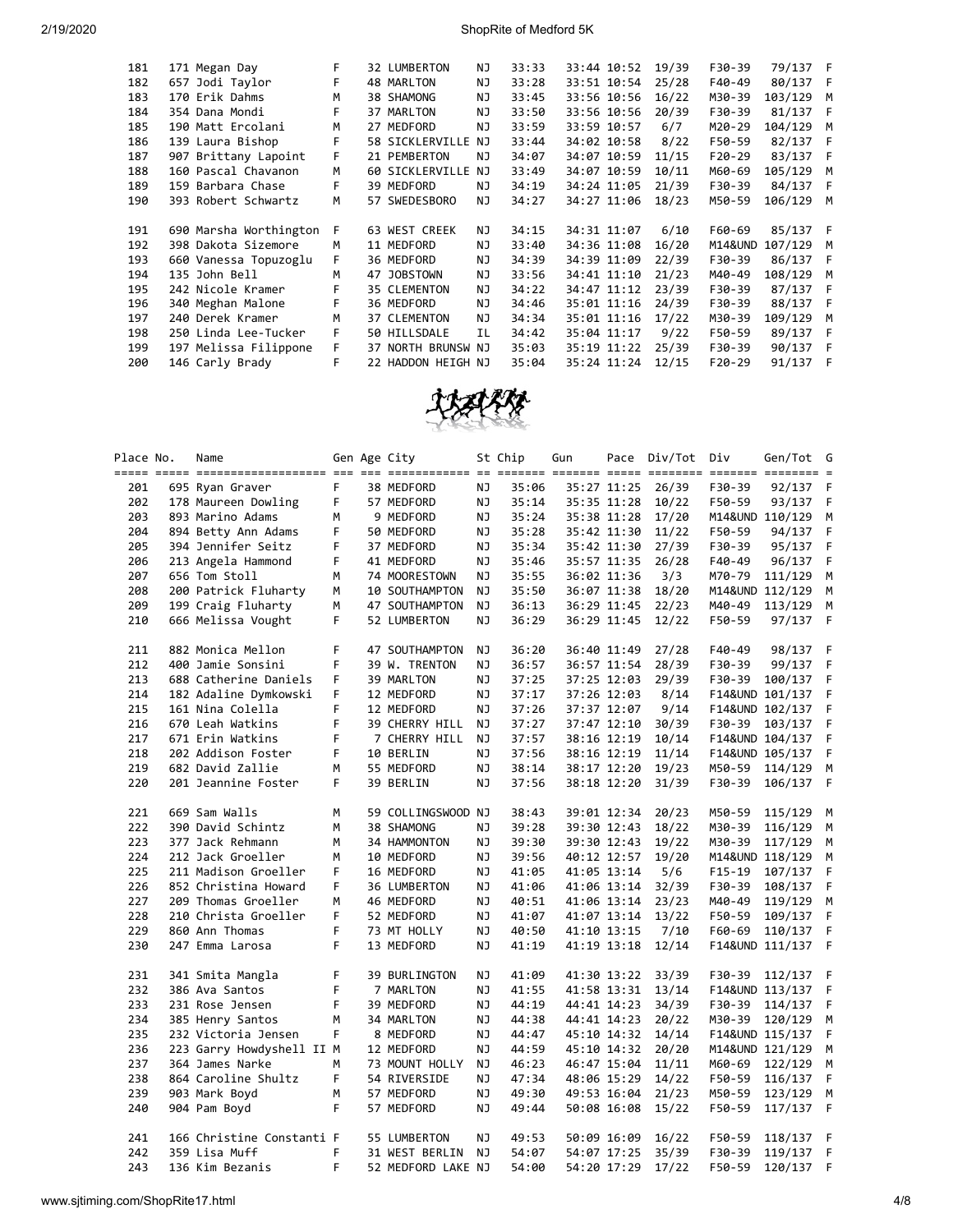| 244 | 151 Suzanne Bubser    | F  | 38 BARRINGTON  | NJ.  |       | 54:49 54:49 17:39 36/39       |       | F30-39 121/137 F |  |
|-----|-----------------------|----|----------------|------|-------|-------------------------------|-------|------------------|--|
| 245 | 337 Vicky Liolakis    | F  | 24 LINDENWOLD  | NJ   | 55:04 | 55:04 17:44                   | 13/15 | F20-29 122/137 F |  |
| 246 | 360 Tony Mungal       | M  | 50 LINDENWOLD  | NJ.  | 55:13 | 55:13 17:47                   | 22/23 | M50-59 124/129 M |  |
| 247 | 653 Claire Starr      |    | 61 VINCENTOWN  | NJ   |       | 54:54 55:14 17:47             | 8/10  | F60-69 123/137 F |  |
| 248 | 862 Vicki Westhaven   | F. | 66 SOUTHAMPTON | NJ   |       | 55:25 55:25 17:50             | 9/10  | F60-69 124/137 F |  |
| 249 | 673 Linda Weissinger  | F. | 55 MEDFORD     | NJ.  | 55:11 | 55:38 17:55 18/22             |       | F50-59 125/137 F |  |
|     | 250 133 Nicole Bailey | F  | 36 UNKNOWN     | י? י |       | 55:22   55:38   17:55   37/39 |       | F30-39 126/137 F |  |



| Place No. | Name                 |    | Gen Age City                             |     | St Chip                  | Gun |             | Pace Div/Tot | Div      | Gen/Tot G |   |
|-----------|----------------------|----|------------------------------------------|-----|--------------------------|-----|-------------|--------------|----------|-----------|---|
|           |                      |    |                                          |     |                          |     | $==$        |              |          |           |   |
| 251       | 132 Theresa Arroyo   | F. | 39 BROWNS MILLS NJ                       |     | 55:22                    |     | 55:38 17:55 | 38/39        | F30-39   | 127/137 F |   |
| 252       | 389 William Schaefer | м  | 80 EGG HARBOR C NJ                       |     | 55:14                    |     | 55:39 17:55 | 1/1          | M80+     | 125/129   | M |
| 253       | 220 Dee Hill         | F  | 51 VOORHEES                              | ΝJ  | 55:38                    |     | 55:50 17:59 | 19/22        | F50-59   | 128/137   | E |
| 254       | 219 William Hill     | М  | 56 VOORHEES                              | NJ. | 57:29                    |     | 57:29 18:31 | 23/23        | M50-59   | 126/129 M |   |
| 255       | 358 Don Muff         | м  | 38 WEST BERLIN                           | NJ. | 57:32                    |     | 57:32 18:32 | 21/22        | M30-39   | 127/129   | M |
| 256       | 144 Danielle Boyd    | F  | 28 VINCENTOWN                            | NJ. | 57:59                    |     | 57:59 18:40 | 14/15        | $F20-29$ | 129/137   | F |
| 257       | 228 Renee Janowicz   | F  | 49 RIVERTON                              |     | NJ 1:01:04 1:01:36 19:50 |     |             | 28/28        | F40-49   | 130/137   | F |
| 258       | 150 Kathleen Brust   | F  | 57 PENNSAUKEN                            |     | NJ 1:01:09 1:01:39 19:51 |     |             | 20/22        | F50-59   | 131/137   | E |
| 259       | 677 Tymira Witcher   | F. | 19 LAWNSIDE                              |     | NJ 1:01:31 1:01:43 19:52 |     |             | 6/6          | $F15-19$ | 132/137   | F |
| 260       | 370 Alice Parfitt    | F  | 62 CHESTERFIELD NJ 1:02:45 1:03:20 20:23 |     |                          |     |             | 10/10        | F60-69   | 133/137   | F |
|           |                      |    |                                          |     |                          |     |             |              |          |           |   |
| 261       | 333 Penny Legg       | F  | 51 LUMBERTON                             |     | NJ 1:02:47 1:03:22 20:24 |     |             | 21/22        | F50-59   | 134/137 F |   |
| 262       | 691 Michael Goos     | м  | 20 SOUTHAMPTON                           |     | NJ 1:02:26 1:03:23 20:25 |     |             | 7/7          | M20-29   | 128/129   | M |
| 263       | 692 Patricia Goos    | F  | 58 SOUTHAMPTON                           |     | NJ 1:02:32 1:03:31 20:27 |     |             | 22/22        | F50-59   | 135/137   | F |
| 264       | 675 Jamar White      | М  | 30 VOORHEES                              |     | NJ 1:02:51 1:03:32 20:27 |     |             | 22/22        | M30-39   | 129/129 M |   |
| 265       | 367 Adrienne Olah    | F. | 32 VOORHEES                              |     | NJ 1:03:20 1:04:02 20:37 |     |             | 39/39        | F30-39   | 136/137   | F |
| 266       | 235 Syndee King      | F  | 23 VOORHEES                              |     | NJ 1:03:23 1:04:04 20:38 |     |             | 15/15        | $F20-29$ | 137/137   | F |
|           |                      |    |                                          |     |                          |     |             |              |          |           |   |



Award Listings

#### ---------------------------------------------------------------------------- TEAM RESULTS ----------------------------------------------------------------------------

|                |                 | 1. 57:33 SHS XC M<br>===============                                         | 19:11)          |
|----------------|-----------------|------------------------------------------------------------------------------|-----------------|
| 1              | 18:16           | 189 Jack Ennis                                                               | м               |
| $\overline{2}$ | 19:15           | 177 Aidan Dowling                                                            | M 16            |
| 3              |                 | 20:02 369 Gregory Papp                                                       | M 15            |
|                |                 | 4 (20:06) 392 Jackson Schultz                                                | M 15            |
|                | ============    | 2. 1:08:52 SHOPRITE OF MEDFORD (22:58)                                       |                 |
| 1              | 21:04           | 172 William Day                                                              | M 32            |
| $2^{\sim}$     | 23:54           | 185 Jeff Dyremose                                                            | M 45            |
| 3              |                 | 23:54 183 Rebecca Dyremose                                                   | F 18            |
|                |                 | 4 (32:33) 338 Mike Mahony                                                    | M 61            |
|                |                 | 3. 1:17:43 MEDFORD FOR ALL<br>=================================              | (25:55)         |
| $\mathbf{1}$   | 22:03           | 181 Flynn Dymkowski                                                          | M 14            |
|                | $2 \quad 27:41$ | 180 Thomas Dymkowski                                                         | M 47            |
| 3              |                 | 27:59 179 Wendy Dymkowski                                                    | F 47            |
|                |                 | 4 (37:26) 182 Adaline Dymkowski                                              | F <sub>12</sub> |
|                |                 | 4. 1:21:07 ARE YOU READY EVENTI( 27:03)<br>================================= |                 |
|                |                 | 1 24:55 344 Abby Mazzatta                                                    | F 12            |
| $\overline{2}$ | 28:04           | 167 Andrew Csik                                                              | M 33            |
| 3              | 28:08           | 141 Kristen Bond                                                             | F 37            |
| 4 (            |                 | 29:09) 134 Danielle Beaver                                                   | F 25            |
|                |                 | 5. 1:22:56 MIND OVER MILES<br>==========================<br>------           | (27:39)         |
| $\mathbf{1}$   | 27:18           | 241 Olivia Kramer                                                            | $F = 5$         |
| 2              | 27:34           | 238 Dominic Kramer                                                           | 8<br>M          |
| 3              | 28:04           | 237 Sandra Kramer                                                            | 61<br>F.        |

www.sjtiming.com/ShopRite17.html 5/8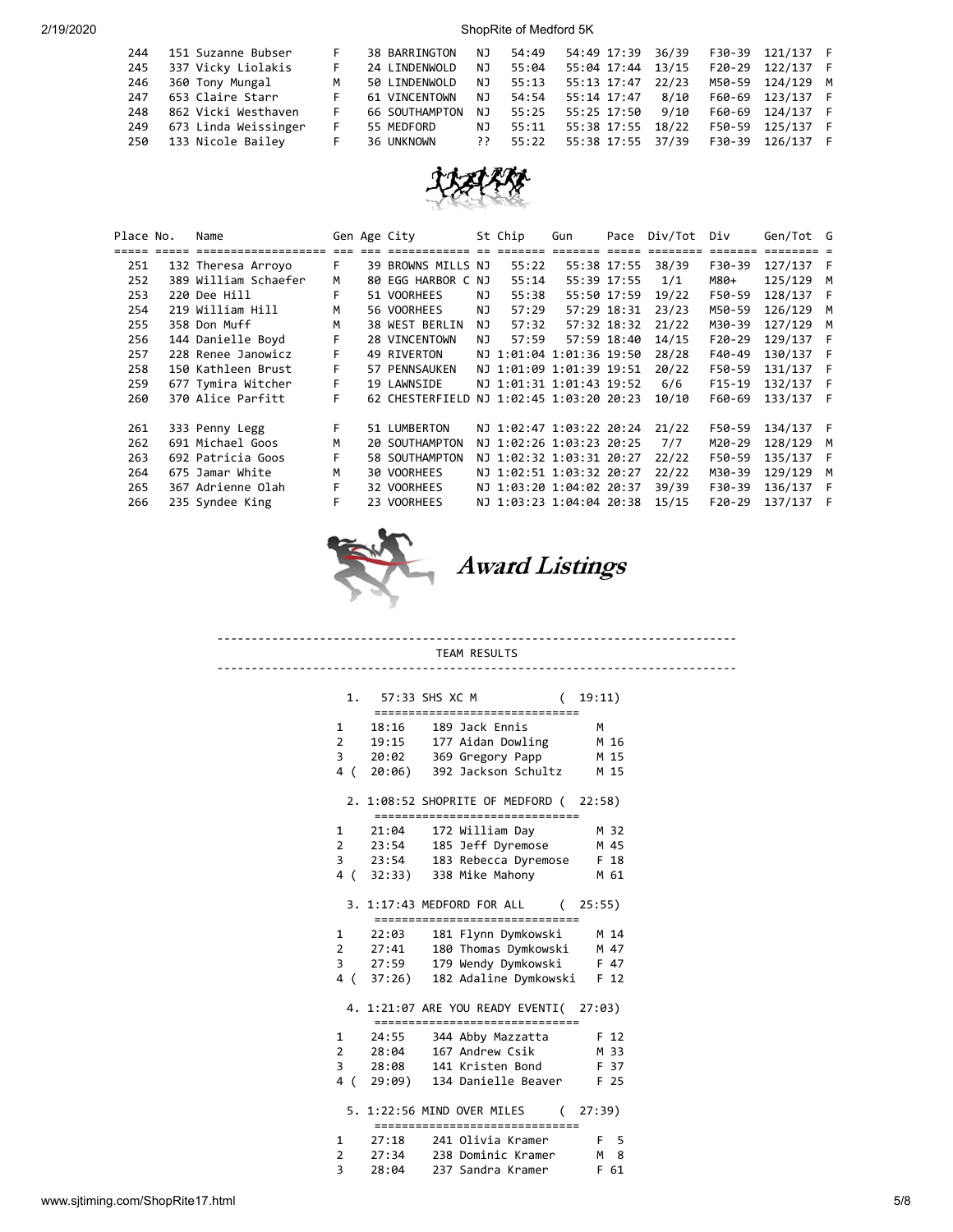| 4 (                     | 34:47)                            | 242 Nicole Kramer                                                                                         | F 35                         |
|-------------------------|-----------------------------------|-----------------------------------------------------------------------------------------------------------|------------------------------|
|                         | 6. 1:29:46 RBJ III                |                                                                                                           | 29:56)                       |
| 1<br>2<br>3<br>4<br>(   | 26:43<br>29:31<br>33:32<br>46:47) | =======================<br>225 Anthony Jalijali<br>361 Robert Mungo<br>362 Jaime Mungo<br>364 James Narke | M 41<br>M 41<br>F 41<br>M 73 |
|                         |                                   | 7. 2:20:31 SHOPRITE OF LAWNSIDE(<br>========================                                              | 46:51)                       |
| 1<br>$\mathcal{P}$<br>З | 31:35<br>54:07<br>54:49           | 353 Samantha Mingory<br>359 Lisa Muff<br>151 Suzanne Bubser                                               | F 20<br>F 31<br>F 38         |



4 ( 55:04) 337 Vicky Liolakis F 24

### OVERALL WINNERS - 5K TOP 3 Awards

### TOP MALE FINISHERS

|    | Place O'All No. | Name                | Ag City       |     | St Time |
|----|-----------------|---------------------|---------------|-----|---------|
|    |                 |                     |               |     |         |
|    | 1               | 855 Matthew Bell    | 26 MEDFORD    | NJ. | 16:33   |
|    |                 | 2 152 Robert Buzby  | 24 MEDFORD    | NJ. | 18:12   |
| 3. | 3 I             | 189 Jack Ennis      | 17 MEDFORD    | NJ. | 18:16   |
| 4  |                 | 5 177 Aidan Dowling | 16 MEDFORD    | NJ. | 19:15   |
| 5. | რ —             | 158 Marco Cardoso   | 44 SAYREVILLE | N J | 19:46   |

#### TOP FEMALE FINISHERS

|              | Place O'All No. | Name                    | Ag City        |      | St Time |
|--------------|-----------------|-------------------------|----------------|------|---------|
|              |                 |                         |                |      |         |
| $\mathbf{1}$ | 16              | 204 Pam Gess            | 48 HADDONFIELD | NJ.  | 20:53   |
|              |                 | 2 25 854 Miriam Coneby  | 15 MARLTON     | NJ.  | 21:29   |
| 3            |                 | 27 872 Erin Cruz        | 30 W DEPTFORD  | NJ N | 21:32   |
| 4            | 30              | 871 Lindsey Krautwald   | 27 MT ROYAL    | NJ.  | 21:49   |
| 5.           |                 | 33 226 Jeanelle Jamison | 38 MEDFORD     | N J  | 21:59   |



# 5K AGE-GROUP RESULTS

MALE AGE GROUP: 1 - 14 (1 WINNER)

|  | Place O'All No. | Name                   | Age City   |     | St Time |
|--|-----------------|------------------------|------------|-----|---------|
|  |                 |                        |            |     |         |
|  |                 | 14 381 John Ruona      | 14 MEDFORD | N J | 20:30   |
|  |                 | 36 181 Flynn Dymkowski | 14 MEDFORD | N J | 22:03   |
|  | 38              | 685 Brody Dillich      | 11 MEDFORD | NJ. | 22:10   |

FEMALE AGE GROUP: 1 - 14 (1 WINNER)

|                | Place O'All No. | Name                 | Age City   |     | St Time |
|----------------|-----------------|----------------------|------------|-----|---------|
|                |                 |                      |            |     |         |
| $\overline{1}$ | 60              | 382 Kate Ruona       | 13 MEDFORD | N J | 23:43   |
|                | 75              | 899 Oliva Bergenholh | 12 UNKNOWN | NJ. | 24:20   |
|                | 82              | 344 Abby Mazzatta    | 12 SHAMONG | N J | 24:55   |

## MALE AGE GROUP: 15 - 19 (1 WINNER)

| Place O'All No. |    | Name                | Age City   |     | St Time |
|-----------------|----|---------------------|------------|-----|---------|
|                 |    |                     |            |     |         |
|                 |    | 5 177 Aidan Dowling | 16 MEDFORD | NJ. | 19:15   |
|                 |    | 369 Gregory Papp    | 15 MEDFORD | N J | 20:02   |
|                 | 1Q | 392 Jackson Schultz | 15 MEDFORD | N J | 20:06   |
|                 |    |                     |            |     |         |

FEMALE AGE GROUP: 15 - 19 (1 WINNER)

Place O'All No. Name Age City St Time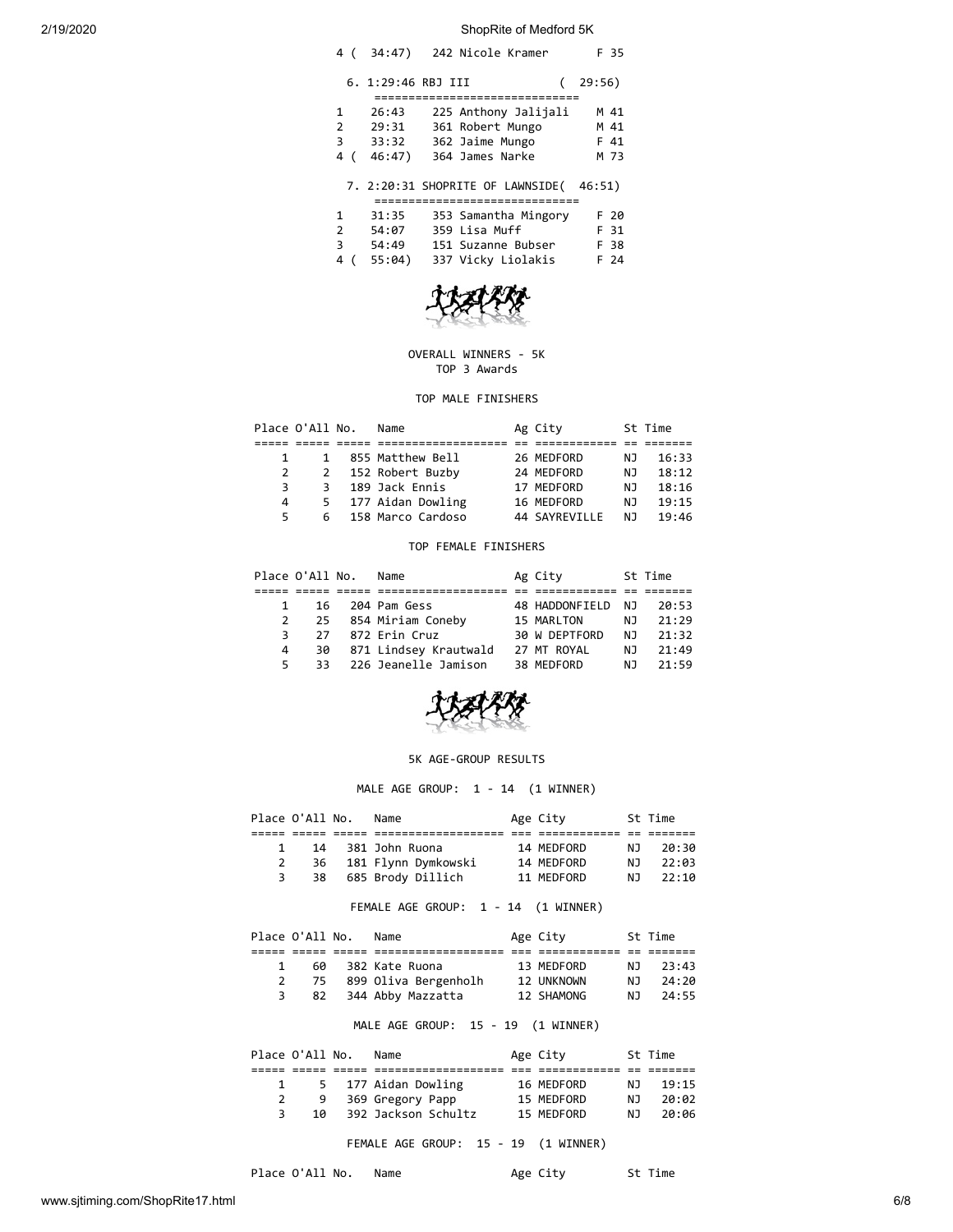|                             |                           |                      | 1 66 183 Rebecca Dyremose 18 MEDFORD LAKE NJ 23:54<br>2 77 906 Riley Patterson 17 ATCO NJ 24:35                                           |                              |           |                      |
|-----------------------------|---------------------------|----------------------|-------------------------------------------------------------------------------------------------------------------------------------------|------------------------------|-----------|----------------------|
|                             |                           |                      |                                                                                                                                           |                              |           |                      |
|                             | 3 <sup>7</sup><br>120     |                      | 900 Gina Chrissofus 17 MEDFORD NJ 28:01                                                                                                   |                              |           |                      |
|                             |                           |                      |                                                                                                                                           |                              |           |                      |
|                             |                           |                      | MALE AGE GROUP: 20 - 29 (1 WINNER)                                                                                                        |                              |           |                      |
|                             |                           |                      | Place O'All No. Name                                                                                                                      | Age City 5t Time             |           |                      |
|                             |                           |                      |                                                                                                                                           |                              |           |                      |
| $\mathbf{1}$                |                           |                      | 13 249 John Lee                                                                                                                           | 27 JOBSTOWN NJ 20:14         |           |                      |
|                             | $2^{\sim}$<br>$3^{\circ}$ |                      | 26 380 Kevin Rogers<br>28 ALEXANDRIA VA 21:29<br>48 879 Adam Myszka                                                                       | 21 MARLTON                   |           | NJ 22:40             |
|                             |                           |                      |                                                                                                                                           |                              |           |                      |
|                             |                           |                      | FEMALE AGE GROUP: 20 - 29 (1 WINNER)                                                                                                      |                              |           |                      |
|                             |                           |                      | Place O'All No. Name                                                                                                                      | Age City 5t Time             |           |                      |
|                             | $1 \quad$                 |                      | 30 871 Lindsey Krautwald 27 MT ROYAL                                                                                                      |                              | <b>NJ</b> | 21:49                |
| $\mathbf{2}$                |                           |                      |                                                                                                                                           |                              |           |                      |
|                             | $\overline{3}$            |                      | 51 230 Megan Jefferson 26 HANOVER<br>52 347 Katie McGowan 23 MEDFORD                                                                      |                              |           | MD 22:59<br>NJ 23:09 |
|                             |                           |                      |                                                                                                                                           |                              |           |                      |
|                             |                           |                      | MALE AGE GROUP: 30 - 39 (1 WINNER)                                                                                                        |                              |           |                      |
|                             |                           |                      | Place O'All No. Name                                                                                                                      | Age City 5t Time             |           |                      |
|                             |                           |                      |                                                                                                                                           |                              |           |                      |
|                             |                           |                      | 1 7 858 Matt Catinella 34 MAPLE SHADE<br>2 18 172 William Day 32 LUMBERTON<br>3 19 892 Joshua Hoftirzer 32 ASBURY PARK                    |                              |           | NJ 19:52<br>NJ 21:04 |
|                             |                           |                      |                                                                                                                                           |                              |           | NJ 21:07             |
|                             |                           |                      |                                                                                                                                           |                              |           |                      |
|                             |                           |                      | FEMALE AGE GROUP: 30 - 39 (1 WINNER)                                                                                                      |                              |           |                      |
|                             |                           | Place O'All No. Name |                                                                                                                                           | Age City                     |           | St Time              |
|                             |                           |                      |                                                                                                                                           |                              |           |                      |
| $\mathbf{1}$                |                           |                      | 33 226 Jeanelle Jamison 38 MEDFORD                                                                                                        |                              |           | NJ 21:59             |
| 3                           | 64                        |                      | 2 49 880 Katie Myszka 32 MARLTON NJ 22:51<br>667 Elizabeth Walker 38 MARLTON                                                              |                              |           | NJ 23:52             |
|                             |                           |                      |                                                                                                                                           |                              |           |                      |
|                             |                           |                      | MALE AGE GROUP: 40 - 49 (1 WINNER)                                                                                                        |                              |           |                      |
|                             |                           |                      | Place O'All No. Name                                                                                                                      | Age City 5t Time             |           |                      |
| $\mathbf{1}$                |                           |                      | 6 158 Marco Cardoso                                                                                                                       | 44 SAYREVILLE                | <b>NJ</b> | 19:46                |
| $\mathbf{2}$                |                           |                      | 11 888 Naseem Siddiqui                                                                                                                    | 46 VINELAND                  |           | NJ 20:08             |
| 3                           |                           |                      | 23 191 Raymond Fabrizio 44 PHILADELPHIA PA 21:18                                                                                          |                              |           |                      |
|                             |                           |                      | FEMALE AGE GROUP: 40 - 49 (1 WINNER)                                                                                                      |                              |           |                      |
|                             |                           |                      | Place O'All No. Name                                                                                                                      | Age City 5t Time             |           |                      |
|                             |                           |                      |                                                                                                                                           |                              |           |                      |
| 1                           |                           |                      |                                                                                                                                           |                              |           |                      |
| 2                           |                           |                      | 34 686 Bonnie Richards 48 UNKNOWN ?? 22:00<br>59 388 Tara Scarangelli 44 PHILADELPHIA PA 23:39<br>61 905 Mindy Patterson 41 ATCO NJ 23:47 |                              |           |                      |
| 3                           |                           |                      |                                                                                                                                           |                              |           |                      |
|                             |                           |                      | MALE AGE GROUP: 50 - 59 (1 WINNER)                                                                                                        |                              |           |                      |
|                             |                           | Place O'All No. Name |                                                                                                                                           | Age City 5t Time             |           |                      |
| 1                           |                           |                      | 8   233 Rick Johnson                                                                                                                      | 54 MCKINNEY      TX    19:53 |           |                      |
|                             | $2 \quad \blacksquare$    |                      | 21 859 Neil Vanaartrijk 56 BURLINGTON NJ 21:11<br>29 881 Chris Norman 51 SHAMONG NJ 21:45                                                 |                              |           |                      |
|                             | $3^{\circ}$               |                      |                                                                                                                                           |                              |           |                      |
|                             |                           |                      | FEMALE AGE GROUP: 50 - 59 (1 WINNER)                                                                                                      |                              |           |                      |
|                             |                           | Place O'All No. Name |                                                                                                                                           | Age City 5t Time             |           |                      |
|                             |                           |                      |                                                                                                                                           |                              |           |                      |
| $\mathbf 1$<br>$\mathbf{2}$ |                           |                      | 70 348 Kathy McLaughlin 56 PHOENIXVILLE PA                                                                                                |                              |           | 24:13                |
| 3                           |                           |                      | 76 351 Kathleen Medley 52 FRANKLINVILL NJ 24:31<br>84 661 Dawn Trandahl 55 HAINESPORT NJ 24:57                                            |                              |           |                      |
|                             |                           |                      | MALE AGE GROUP: 60 - 69 (1 WINNER)                                                                                                        |                              |           |                      |
|                             |                           |                      |                                                                                                                                           |                              |           |                      |
|                             |                           | Place O'All No. Name |                                                                                                                                           | Age City<br>St Time          |           |                      |
| 1                           |                           |                      |                                                                                                                                           |                              |           |                      |
| 2                           |                           |                      |                                                                                                                                           |                              |           |                      |
| 3                           |                           |                      | 121 693 Bob Young 67 MEDFORD                                                                                                              |                              | <b>NJ</b> | 28:02                |

3 121 693 Bob Young 67 MEDFORD NJ 28:02